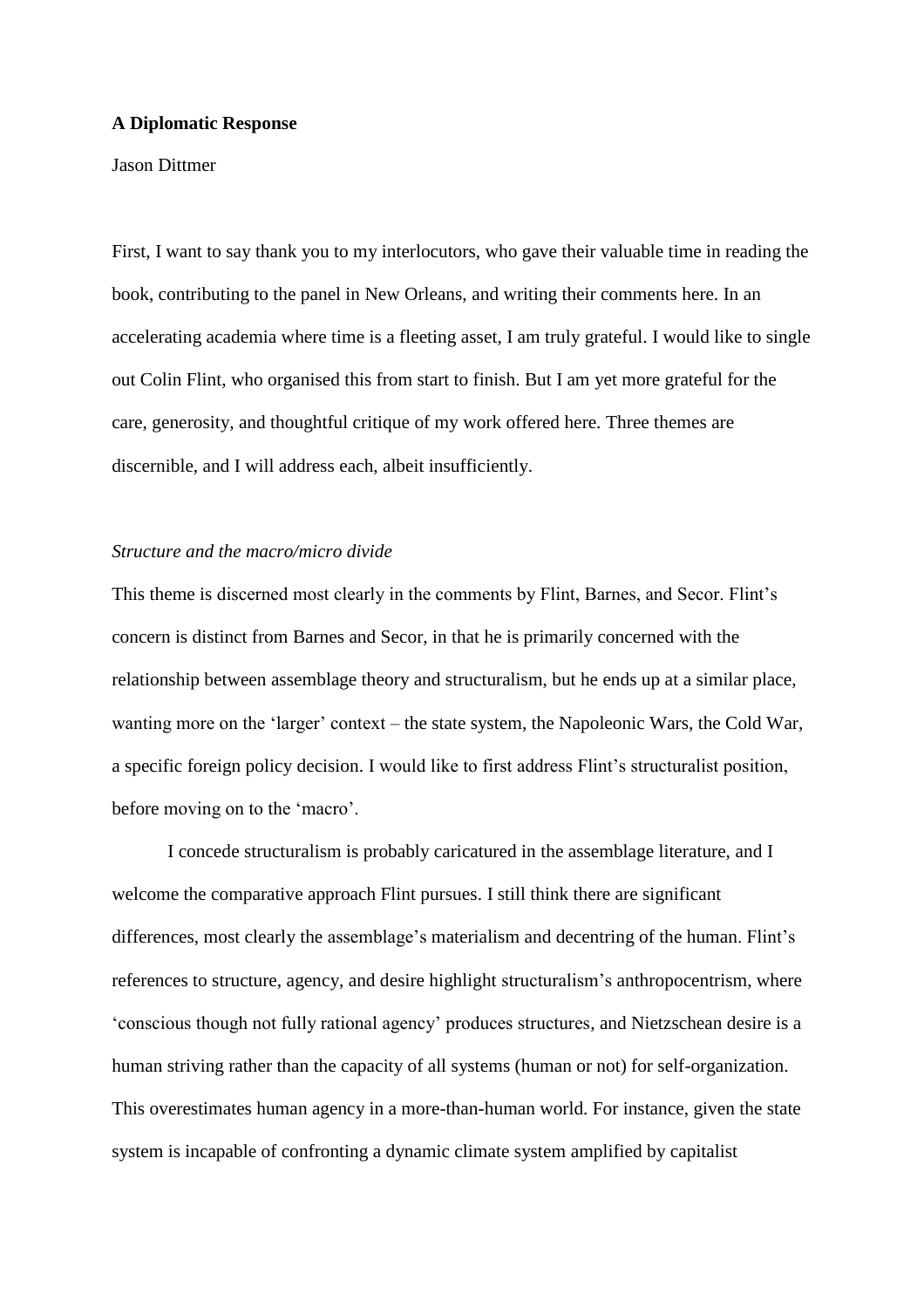assemblages, we need a theory of politics humble enough to recognize we do not control the earth, but are of the earth (Connolly 2017): a new geo-politics. I see *Diplomatic Material* as opening up state theory in ways that aid that effort. Flint notes assemblage is ill-suited to analysis of long-lived phenomena, such as the state system (a point resonating with Barnes's observation that I only studied *surviving* assemblages). This is fair, but assemblage deprivileges a human-scaled temporality in favour of a multiplicity of (in)human temporalities. The state system is relatively new, with political assemblages seemingly stabilised in this form and globalising for only about the last two hundred years (as my first case study details). This is – dare I say it – ephemeral in the wider political history of humanity.

I appreciate that some greater hook to the 'macro' might have lent more import to the phenomena discussed. Rather, in my theorization the 'macro' appears as events or shocks to the diplomatic assemblage: the loss of the American Revolution leads to a re-organization of Whitehall, the detonation of atomic bombs changes elites' orientation to the future. This is congruent with my attempt to flatten the scalar imagination of international relations, tracing actual and existing relations rather than imagining influence from the 'global' on the 'local'. I would like to go further, and argue that *Diplomatic Material* is about a different 'macro' than that called for here. My assertion is that the expansion and intensification of diplomatic relations (of the materialist kind I highlight) over the last two centuries led to the emergence of a transnational state assemblage (both composed of states, and also a de-centralized, geographically-uneven state formation). This has many different names, depending on which elements of the assemblage are activated: the West, Europe, the Anglosphere, the International Community. *Diplomatic Material* is an effort to make that macro visible through the (micro) moments and spaces in which new connections were forged, and through which affects circulate.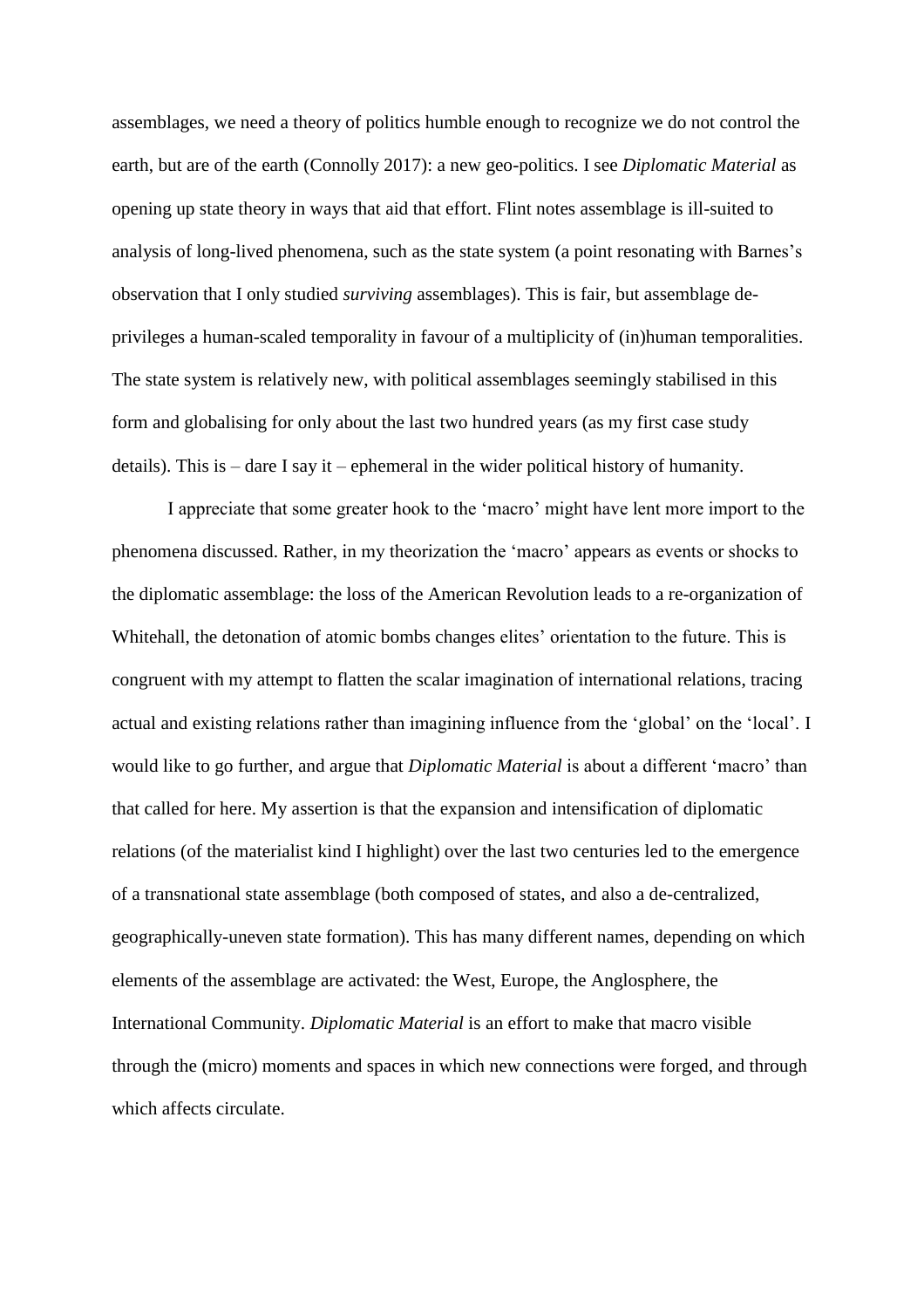#### *Missing bodies*

Another critique, levelled by Adey and Secor, is the absence of fleshy, real bodies, or alternatively the proliferation of a distributed, abstract body through my account. To this I say *mea culpa*. I could argue that my project was designed to overcome the anthropocentrism of Diplomatic Studies, which foregrounds individuals and their agency while ignoring the infrastructure that enables them to act, and think, diplomatically. But that is insufficient.

My theorisation requires attention to differentiated bodies, and yet methodologically I struggled. The archives were full of manuals or policies that imagine an abstract, universal body being made to perform. For example, I documented how the wartime coding of bodies working in signals intelligence limited their spatial and temporal movement, but only via the rules to be followed. Were they followed? This was rarely asked by those producing the documents. Similarly, my interviews with diplomats, NATO officials, and retired intelligence officers were attempts to understand everyday life in the assemblage. While some bodily routines could be glimpsed, they were always from a distance. It is also insufficient to plead the 'security state' defence – that these are governmental sites not amenable to observation, because others have done that so well (e.g., Jones and Clark 2015).

How did this impact my findings? First, as Adey notes, it reinforces the universal (read: male, white, ableist) body pervading the security state. Second, as Secor notes, it undercuts the extralinguistic dimensions of diplomatic practice. But I would go further. My theory asks us not only to see the effects of bodies on the diplomatic assemblage, but also to see how those bodies are affected differentially: stress, anxiety, boredom, purpose. The embodied human costs and benefits of participation in the diplomatic assemblage are left unexamined.

#### *Criticality, violence, and resistance*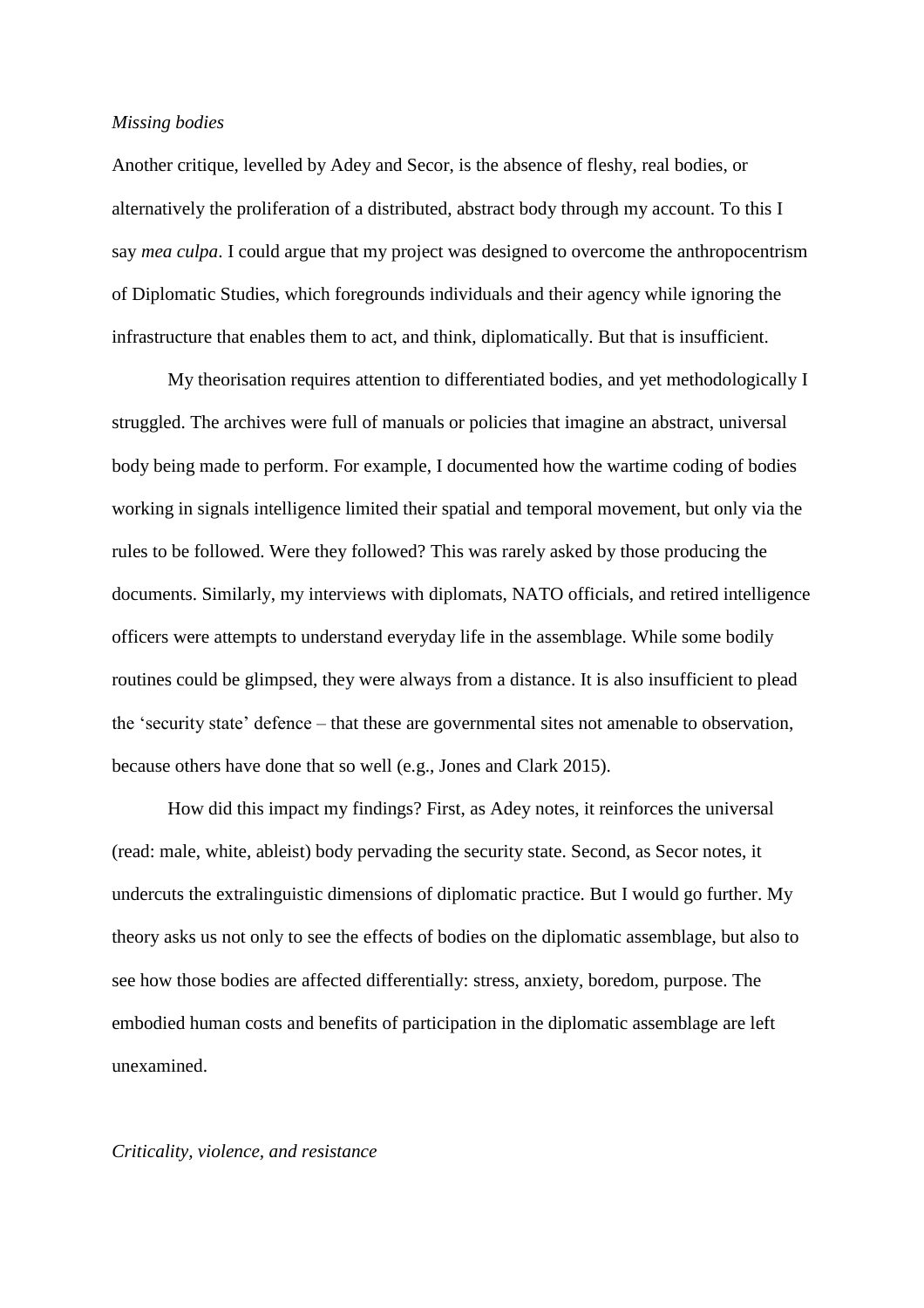This final theme is discernible in the comments by Barnes, Meehan, and Adey, albeit differently. Barnes asks what, precisely, is critical about my project, while Meehan notes an absence of attention to violence. Adey asks about counter-currents working against the inclining logic of cooperation embedded within diplomatic assemblages.

To Barnes's point, I argue that for twenty years, scholars of critical geopolitics deconstructed hegemonic geopolitics in hopes that something better would form. I am frustrated by our inability to dislodge even the most basic of geographical canards from the public imagination, such as the civilizational thinking that Steve Bannon helped bring into the White House in 2017. I think we have neglected to give due significance to the morethan-human affective circuits that give these tales force, and – as Flint notes – have failed to offer (re)constructive explanations of the geographic phenomena these canards purport to explain. Therefore, I see *Diplomatic Material* as participating in a discussion of how critical geography can be *more effective* in producing a progressive version of the assemblage I describe. I note, for instance, how my concluding pages discuss time-spaces of vulnerability, such as data storage. More importantly, I argue that understanding the times and spaces of state power gives those seeking change insight into when and where to leverage their political energies. Having said that, I agree that I do not specify a vision of what a more progressive assemblage would look like. More on that in a moment.

On Meehan's point that I occlude violence: this is true, in that when I discuss violence, it is usually discussed as *pouvoir*, which masks its bloody reality. To be clear, the *puissance* of this diplomatic assemblage – which is the primary focus of my analysis – has displaced violence from within the Global North to across the Global South. This appears in *Diplomatic Material* in my discussion of how NATO-Uzbekistan interoperability enabled the 2001 Afghanistan invasion, how shared signals intelligence facilitated the 2003 Iraq invasion, how NATO standardization in the 1950s required that weapons also be useful in Southeast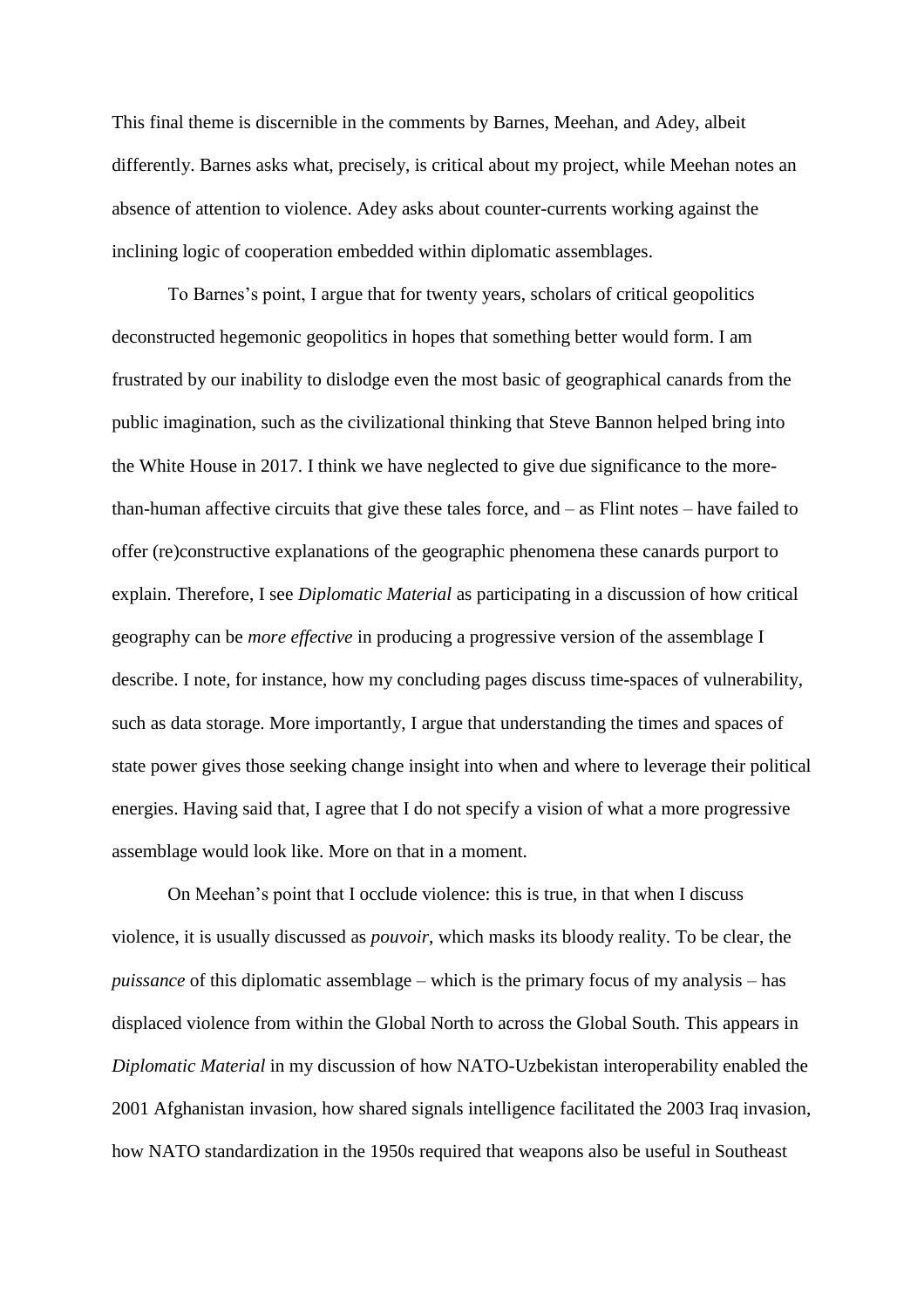Asia, and in continued British sovereignty over Overseas Territories used for eavesdropping (e.g., Ascension Island, the Sovereign Base Areas on Cyprus, and Diego Garcia).

Perhaps – like a diplomat stationed abroad – I have come to view things from 'their' perspective. But it is also true that this story is a remarkable achievement of *non*-violence, a lesson lost in recent Brexit debates. The latter half of the twentieth century, when most of the book's narrative unfolds, is remarkable in contrast to the bloodbath of previous half century, in part because of the puissance enacted through assemblage. It is easy to take that for granted, although of course we should not be satisfied, either. Structural violence of the type Meehan discusses is certainly exported, currently evident in refugee bodies in the Mediterranean and the asylum-seeking children stripped from their parents in Texas, Arizona, and California.

Adey asks about counter-currents to the inclining logic of assemblage. One such current is embodied by the current occupant of the White House, who after a briefing on the interconnections weaving together the post-war order, replied 'This is exactly what I don't want,' (quoted in Worth 2018). Trump's 'America First' policies have intentionally undercut the assemblage detailed here. Of course, the counter-currents are not all neo-Fascist visions of blood and soil. For long-time critics of NATO, EU and American-led neoliberal hegemony, an alternative vision of a truly democratic, postcolonial world is preferable to both Trump's nationalist vision and the current status quo. As Ingram (2017: 93) notes, 'Other scenarios, long in the making, are now on the table.' My hope is that *Diplomatic Material* would eventually be seen as an historical document describing the militarist neoliberal hellscape we transcended, as we successfully navigated to a new political/environmental order marked by nonviolence to both the earth and each other. My fear though is that it will soon be seen as a relic of a bygone, genteel world marked by concern over trust-building and consensus, in which state-on-state warfare had become